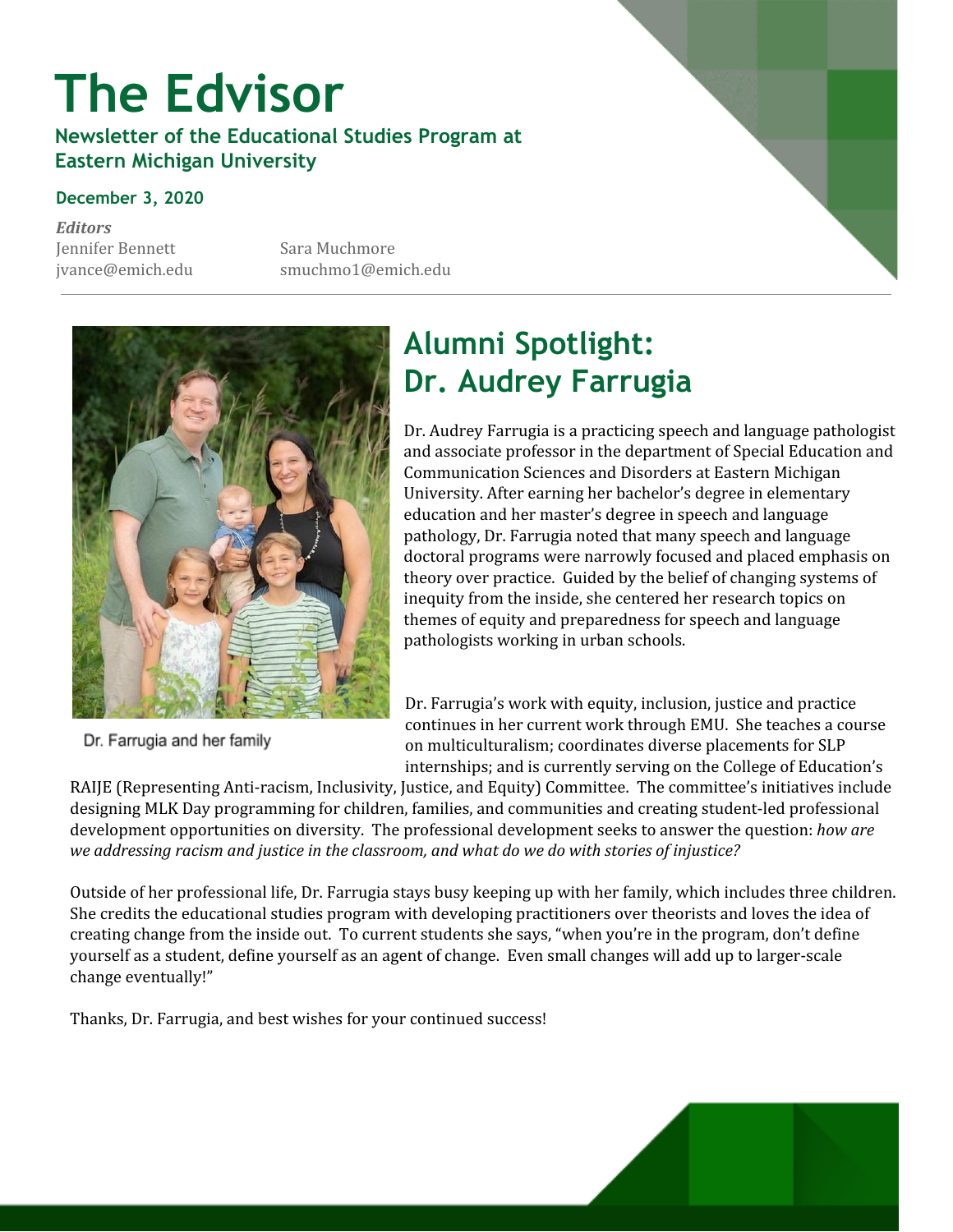## **Dear Dr.**

As a doctoral student, can I take a public stance on current social issues? How vocal is it appropriate for an academic *to be on social media?*

Dear Student on Social Media,

For a doctoral student, social media can be both an extraordinarily powerful tool but also a tool that can be potentially damaging to a career in the academy.

We should start by examining some of the positives. Your social media profile is a chance for you to connect your online persona to your research and interests. You can use social media connections to build a valuable community of like-minded researchers. In fact, many of the professional interactions you develop on social media can be richer and potentially longer-lasting than those you make in fleeting encounters at academic conferences. In addition to keeping up with current issues in your own subject area, you might also flag general conversations about life as a graduate student by following, for example, #phdchat or #gradschool.

Reading broadly and posting clearly can help you to develop your scholarly presence on social media. As you develop your own strong communicative voice you will share your passion for what you do and find much-needed energy in the interactions. Such devotion to your field of study is a sought-after characteristic in academia. So, too, is being supportive of the successes of colleagues.

However, these days there are many stories of university officials surveilling posts. Higher education institutions can live and die by their reputations so posts that reflect negatively on them may get some unwanted attention.

As you no doubt realize, politics and educational studies are tightly intertwined and even the most well-intentioned tweet or blog post could trigger a reaction. In a perfect world, if your post is well-reasoned and impeccably researched you should have nothing to be concerned about. Social media, however, is driven by reaction, emotion, and personality. It makes sense to review Eastern's social media policy, in particular, ["Oversight](https://www.emich.edu/communications/expertise/social-media/social-media-administrative-procedures.php)" of Social Media [Channels."](https://www.emich.edu/communications/expertise/social-media/social-media-administrative-procedures.php)

I think sometimes that all universities struggle to find that delicate balance between encouraging robust online speech and protecting its online reputation. That leaves you, my dear doctoral student, carefully finding that same balance, checking the political winds, making calculated decisions, and finding your place in the academy.

#### - Dr. Michael McVey

If you have questions about activism, education, scholarship, or career, please email Jennifer Bennett at [jvance@emich.edu](mailto:jvance@emich.edu) for inclusion in a future newsletter.